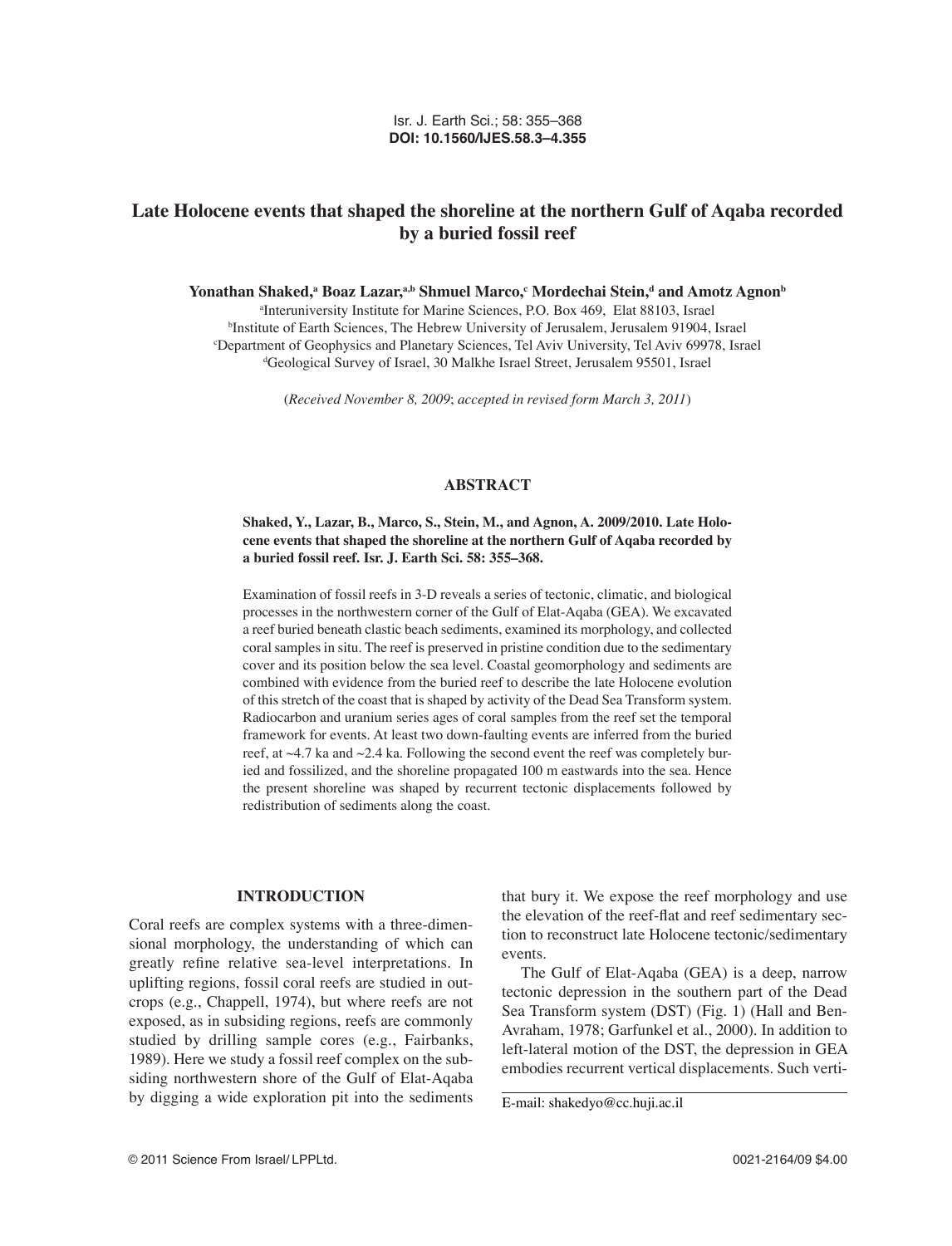

Fig. 1. a) Regional and tectonic setting of the Gulf of Elat-Aqaba (GEA). b) The northern GEA and the area discussed in this work. X's denote locations of documented uplifted Pleistocene reefs. (Modified from Shaked et al., 2005, fig. 1).)

cal displacements formed sequences of uplifted Pleistocene coral reefs on its northeastern and southwestern shores (Al-Rifaiy and Cherif, 1988; Gvirtzman et al., 1992) and submerged reefs on the northwestern end of the Gulf, near Elat (Shaked et al., 2004; Makovsky et al., 2008). Historic earthquake catalogues list several earthquakes around the gulf in the last two millennia (see Ambraseys, 2009, for a recent and critical compilation). On-shore evidence for historical earthquakes include paleoseismological trenching (Amit et al., 2002), ground-penetrating radar imaging (Slater and Niemi, 2003) and archaeological damage (Thomas et al., 2007). Some historical earthquakes centered at the gulf were associated with deformed sediments in the Dead Sea (Migowski et al., 2004; Agnon et al., 2006; Kagan et al., 2011). Rockfalls dated by cosmogenic isotopes and luminescence, by virtue of clustered ages, also suggest seismic events (Matmon et al., 2005).

Fossil reefs of Pleistocene age indicate that con-



Fig. 2. The Holocene sea level curve for the GEA, constrained by emerged reefs surrounding the gulf (Shaked et al., 2004).

ditions suitable for the development of coral reefs prevailed at the GEA during interglacial periods (Al-Rifaiy and Cherif, 1988; Klein et al., 1990; Gvirtzman et al., 1992; El-Asmar, 1997). Following the end of the last glacial period global sea level rose rapidly, until ~7–6 ka (Fairbanks, 1989; Fleming et al., 1998). Mid-Holocene sea level at the GEA was above the present level, having a Holocene maximum of ~1.2 m some 5,000 years ago (Fig. 2) (Shaked et al., 2004). The Holocene high stand was sufficiently long to form reef terraces, subsequently exposed and often capped by beachrock as the sea gradually dropped to its present level (Shaked et al., 2004, 2005). Emerged fossil Holocene reefs have been documented along the GEA on the coasts of southern Sinai (SW), Aqaba (NE), and near Elat (NW) (e.g., Friedman, 1965; Al-Rifaiy and Cherif, 1988; Gvirtzman et al., 1992; Shaked et al., 2004) (Fig. 1). These emerged reefs and the modern reef flat of the Elat fringing reef provide baselines to which elevations of displaced reefs may be compared. Evaluating the role of vertical displacements in shaping the northwestern coast of the GEA during the late Holocene was the object of this study. The buried reef examined here reveals at least two events of vertical displacement. These events dictated the pattern of sediment deposition along this coast.

### **METHODS**

We study the geomorphology of the coast at the Interuniversity Institute for Marine Sciences (IUI), approximately 7 km south of Elat, on land and at sea through aerial photos, topographic and bathymetric surveys, and SCUBA observations. We elaborate the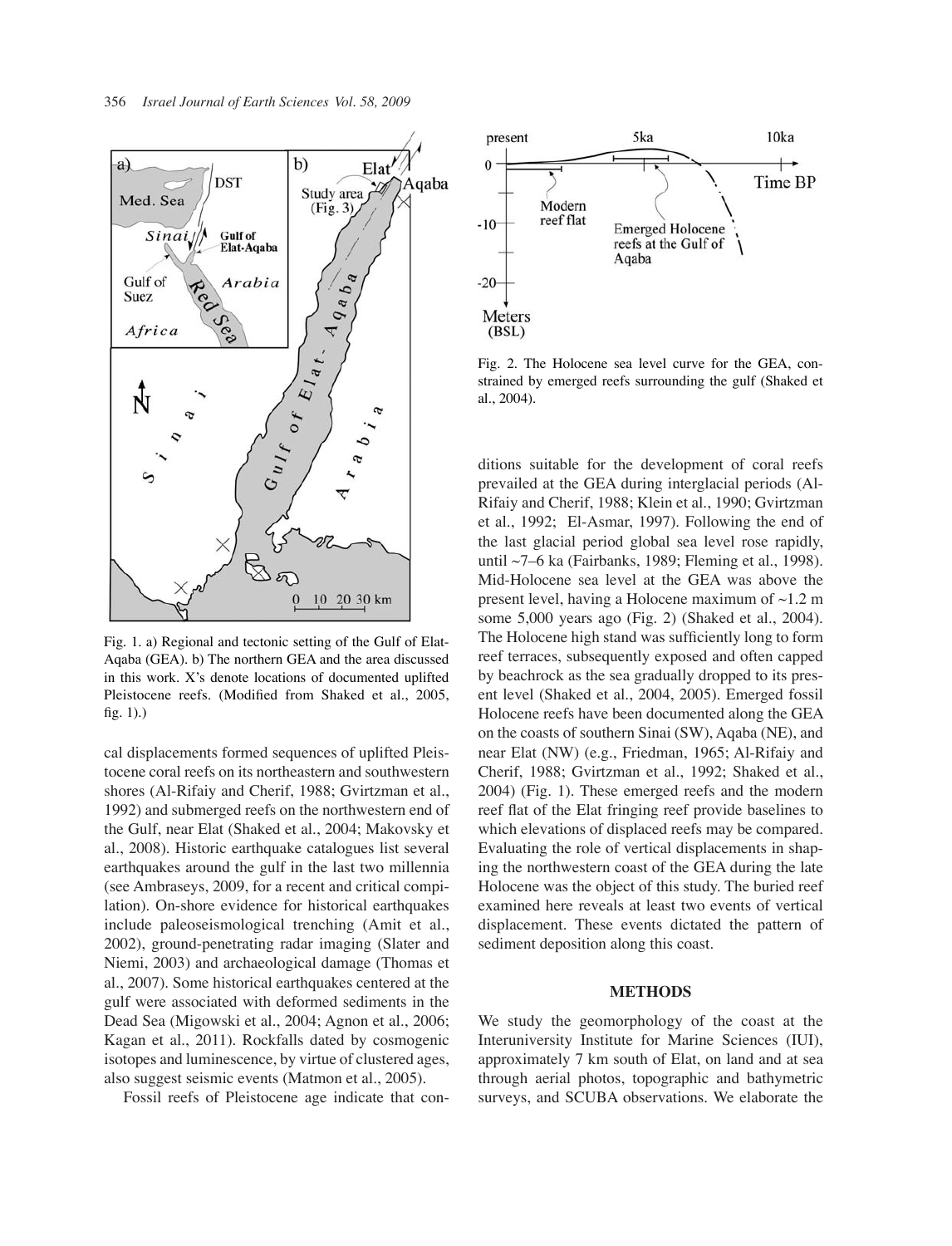sedimentary section of the IUI terrace at four locales shown in Fig. 3:

- 1) Two shallow trenches dug perpendicular to the shore at the southern and northern ends of the IUI respectively:
- 2) A 5-m-deep pit dug 80 m west of the shoreline at the northern end of the IUI to expose the buried reef and to enable in-situ sampling of corals and beachrocks;
- 3) Two boreholes drilled 90 and 95 m away from the shore at the northern end of the IUI, respectively;
- 4) Construction pits at the northern end of the IUI from which coral samples were collected.

We document lithologies and analyze relative abundances of clasts at drainage basin outlets adjacent to the IUI and on nearby beaches, to identify sources.

Shallow-water coral samples from the buried reef were examined under a microscope and selected for mineralogical study using optical microscopy and Fourier Transform Infra Red Spectroscopy (FTIR). Pristine aragonite samples were dated by the radiocarbon and U-series methods. Preparation of coral samples for dating included (1) washing in an ultrasonic tank of distilled water and a brief wash of radiocarbon samples with 5% HCl, then crushing samples into  $\sim$ 1–2-mm fragments; (2) examination under a microscope and hand picking and discarding of discolored or encrusted fragments; (3) washing the remaining fragments again in an ultrasonic tank of distilled water.

We determined AMS<sup>14</sup>C ages at the NSF Accelerator Mass Spectrometry Laboratory at the University of Arizona. We calibrated ages in calendar years with the OxCal v3.5 code of Ramsey (2001) using the marine calibration curve of Stuiver et al. (1998) that incorporates a 402-year ocean residence time (OxCal: http://www.rlaha.ox.ac.uk/orau).

U-series dating (TIMS) was carried out at the Max-Planck-Institut für Chemie in Mainz (Germany).

# **GEOMORPHOLOGY OF THE IUI COAST**

The IUI coast is characterized by a low, flat, fan-like sedimentary terrace extending  $\sim$ 150 m seaward at its widest point and rising 2–3 m above sea level (Fig. 3). Beachrock crops out along the southern part of the IUI shoreline. The active shoreline consists of a beach slope, a beach ridge and back-trough, and a low stormgenerated rise some 25 m from the waterline. At its western end, the coastal terrace of the IUI rests against steep crystalline basement hills.

Underwater, the slope is divided into two regions corresponding to the northern and southern sides of the roughly triangular IUI coast (Fig. 4). The northern slope is steep  $(>30^{\circ})$  and comprises unconsolidated pebbles of varying sizes (0.5–5 cm). The slope is unstable and does not support coral colonization and growth. North of the IUI, the Elat nature reserve fringing reef (NRR) extends northwards  $\sim$ 1 km parallel to the shoreline (Fig. 3a). The NRR terminates as it reaches the unstable northern slope of the IUI (Figs. 3b, 4a). In contrast to the northern IUI slope, the southern slope descends gently  $({\sim}6^{\circ})$  to a depth of 7–8 m, and is paved by eroding conglomerate strips dipping eastward (Fig. 4b,c). These are similar in appearance to the beachrocks outcropping at the shoreline, and are partly overgrown by corals. A morphologic break in the slope occurs at 7–8 m depth and the slope becomes steep,  $\sim 30^{\circ}$ , dropping to a depth of 40 m. Along the steep slope in the southern part of the IUI sedimentary terrace, beachrock conglomerates outcrop to a depth of more than 20 m. These are often tilted, probably as a result of undercutting and breaking of the hard beachrock beds. A reef framework has not developed on the southern slope despite the hard seafloor that provides substrate for coral settlement, and it seems that this area is presently undergoing submarine erosion.

# **THE BURIED HOLOCENE REEF AT THE IUI TERRACE**

The material taken out of pit holes dug at the IUI terrace includes well-preserved coral heads, some with a flat-top morphology (Fig. 5). The perfectly preserved corals are not overgrown by marine organisms, and not cemented/infilled by secondary minerals. Some samples, however, contained crystalline rock fragments that penetrated into the voids of the coral structure. These distinct features suggest a sudden influx of clastic sediments that buried the corals while still alive, and preserved them in perfect form from later overgrowth, erosion, bioerosion, or alteration that would otherwise occur rapidly underwater.

Boreholes drilled near the pits, 90 and 95 m west of the waterline, revealed a clastic section to a depth of about 11 m (Fig. 6a). The section comprises corals 11 m below the surface covered by 8 m of fine lagoonal carbonate sand and bioclasts, a nearly 1-m-thick indurated layer where pebbles of crystalline rocks are cemented into beachrock, and an upper 2–3 m of loose, mostly crystalline, pebbles.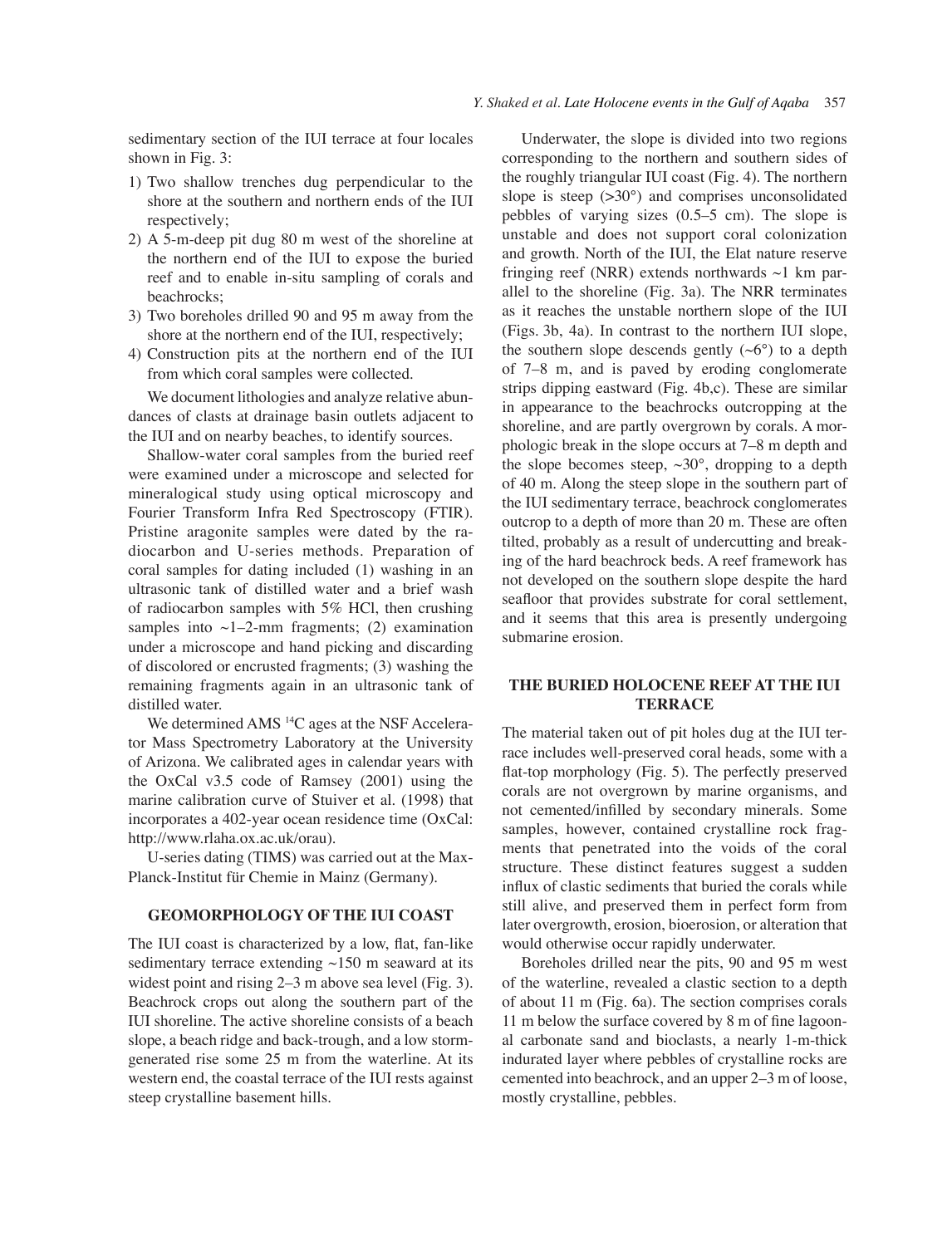

Fig. 3. The IUI shoreline: a) Outline of the shore near the IUI showing the drainage patterns, location of the IUI and the modern nature reserve reef (NRR), and the emerged reefs that constrain the Holocene sea level (Fig. 2). b) Aerial photo of the IUI beach with the location of the construction and exploration pits and the boreholes that exposed the buried reef marked as a black circle, sediment trenches are shown as white lines. The boxes mark the areas shown in Figs. 4a and 8. c) Topographic profile across the IUI terrace at its widest part (A–A'). Grey marks the length of the northern sediment trench.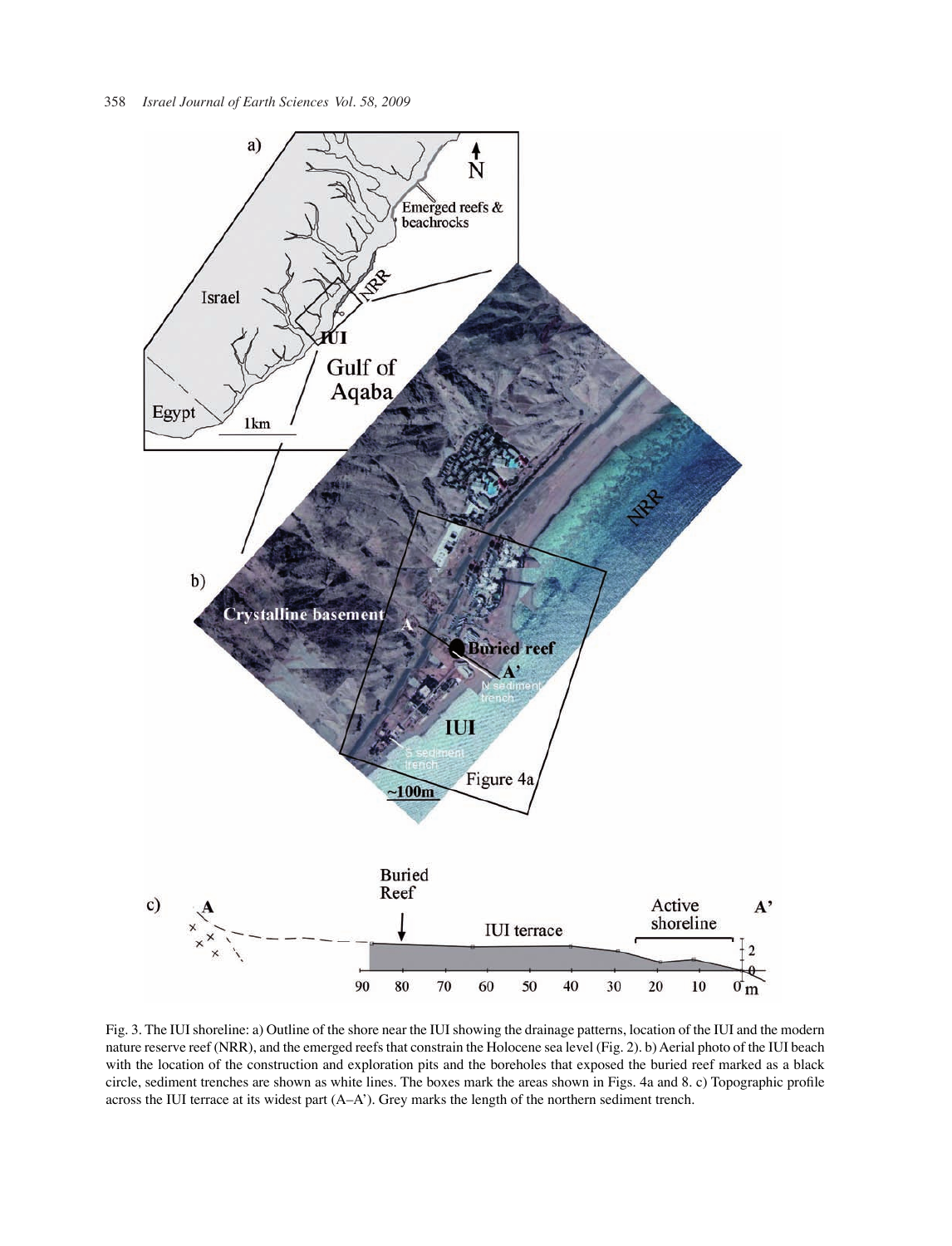

Fig. 4. a) Geomorphic map of the shallow slope off-shore from the IUI. b) The north-facing slope of unconsolidated material, its inclination >30˚. Note the air bubbles above the diver, indicating vertical. c) A cross section off the south-facing slope and photo from the shallow part showing tilted "beachrock" strips overgrown by corals (a & c are modified from Shaked et al., 2002).

# **Geological section and stratigraphy**

An exploration pit was dug into the IUI terrace 80–90 m west of the shoreline, where the ground surface rises 2–3 m above the sea level. The pit reaches nearly 2 m below the present mean sea level. The stratigraphic section revealed was divided into the following five stratigraphic units (Fig. 6):

1) *Fossil reef*: On the western part of the pit is a welldeveloped fossil reef with a distinct reef-flat. The top of the reef-flat is 0.6 m lower than the average elevation of the modern reef-flat at Elat. The corals in this reef are very well preserved (Fig. 5) and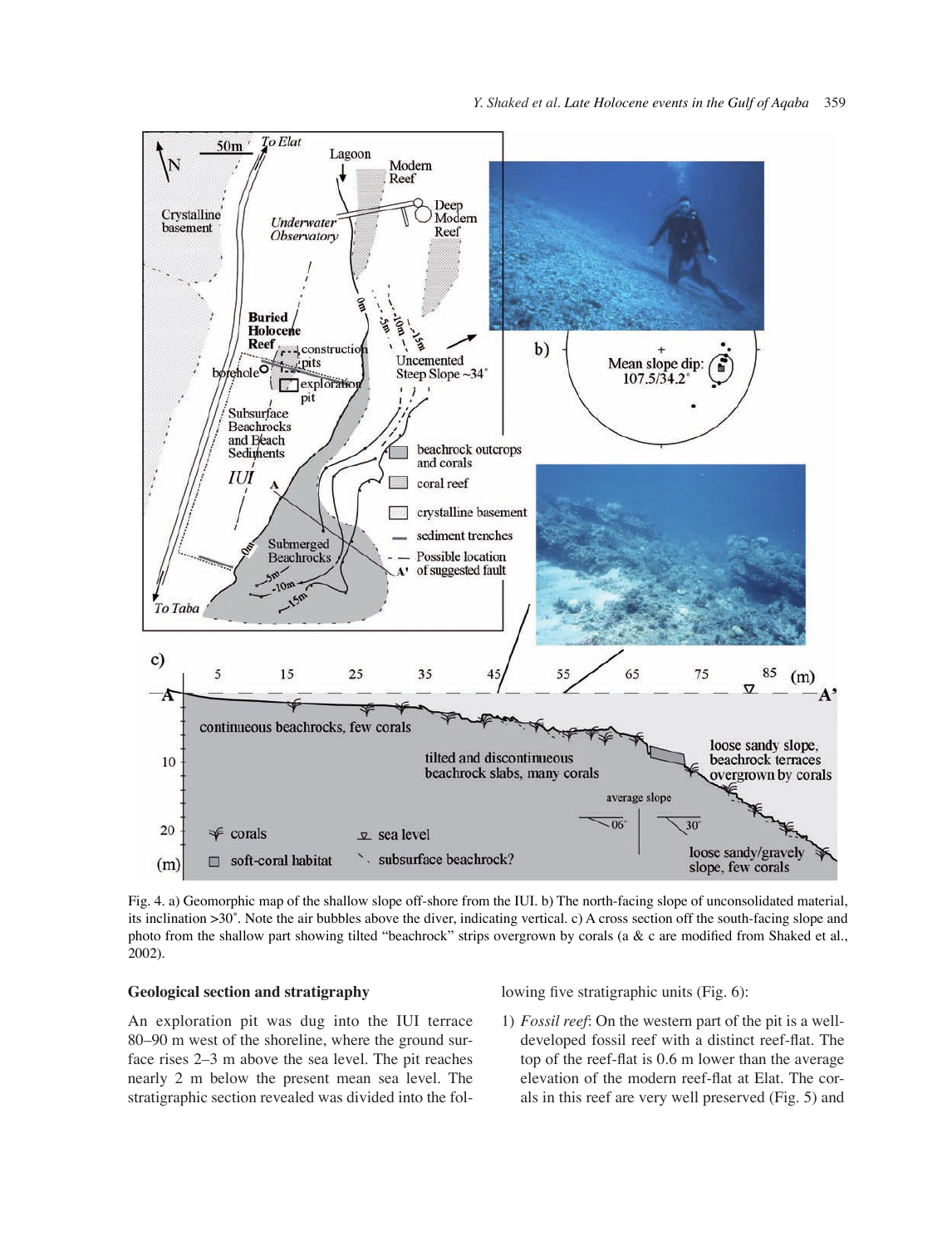

Fig. 5. Samples from the buried reef. a) The edge of the reef front structure comprising a large *Lobophylia* (2.8 ka) covered by carbonate rich clastic sediment and over-grown by a small *Astreopora* and *Gyrosmilia* (arrows). b) Microscope photos of the *Gyrosmilia* that over-grows the reef front (2.3 ka). c) A delicate *Acropora* overgrowing a granite cobble east of the reef structure. Many similar corals were found at the site. The perfect preservation of every detail of the coral indicates that it has never been transported or exposed to erosion. d) A large "flat-top" Porites with clastic grains embedded into some of its pores and cavities (4.6 ka). e) Irregular contact between fossil reef and light-colored "beachrock" on the west wall of the IUI pit.

are partially cemented by aragonite crystals and micritic mud along with coralline algae, mollusks, boring worms and other reef-dwelling organisms. The exposed section comprises a large, meters wide, branching specimen of the coral *Lobophyllia* together with various other smaller corals, with mud and clasts infilling the cavities.

2) *Loose cobbles*: A pile of large (10–30 cm) crystal-

line cobbles lies seaward of the reef structure, leaning against the "fore-reef" and filling the topography created by it (at least 1 m high). The cobbles are not spherical but most angles are rounded, attesting to limited transport but possible reworking in an active beach environment. Some of the cobbles are overgrown by small, perfectly preserved branchy corals (Fig. 5c).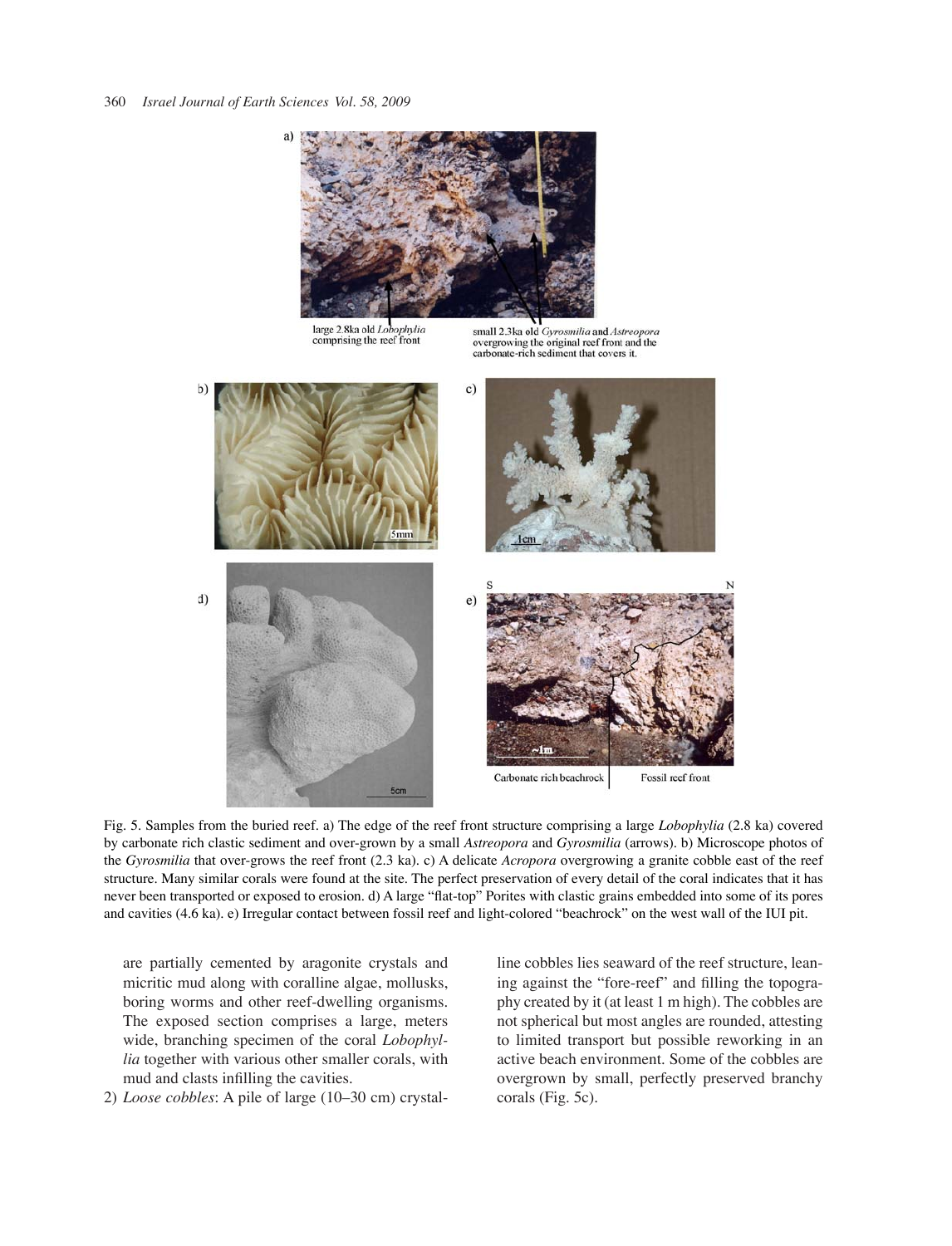

Fig. 6. Stratigraphy of the IUI buried reef: a) Log of the borehole (left) and,  $\sim$ 6 m to the east, stratigraphic section at the research pit. b) Cross section (north wall) and photograph of the buried reef at the IUI research pit. It—low tide mark; ht—high tide mark.

3) *Carbonate cemented conglomerate*: The reef flat is covered by a thin  $(\sim 0.3 \text{ m})$  light-colored layer of small clasts of crystalline provenance, up to 2 cm in size, embedded in a matrix of carbonate mud  $(-50\%)$ . This carbonate rich unit fills cavities in the fossil reef, and at the front of the reef structure it created a substrate for settlement by younger corals. The unit forms an indurated horizon (0.5–0.7 m thick) that extends south where the reef structure curves to the west (Fig. 5e). The carbonate rich unit is not found east of the reef.

4) *Juvenile corals*: Some small corals were found in growth position on the thin indurated layer of Unit #3 and over some of the cobbles of Unit #2. These "juvenile" corals of various species were buried before developing a reef framework.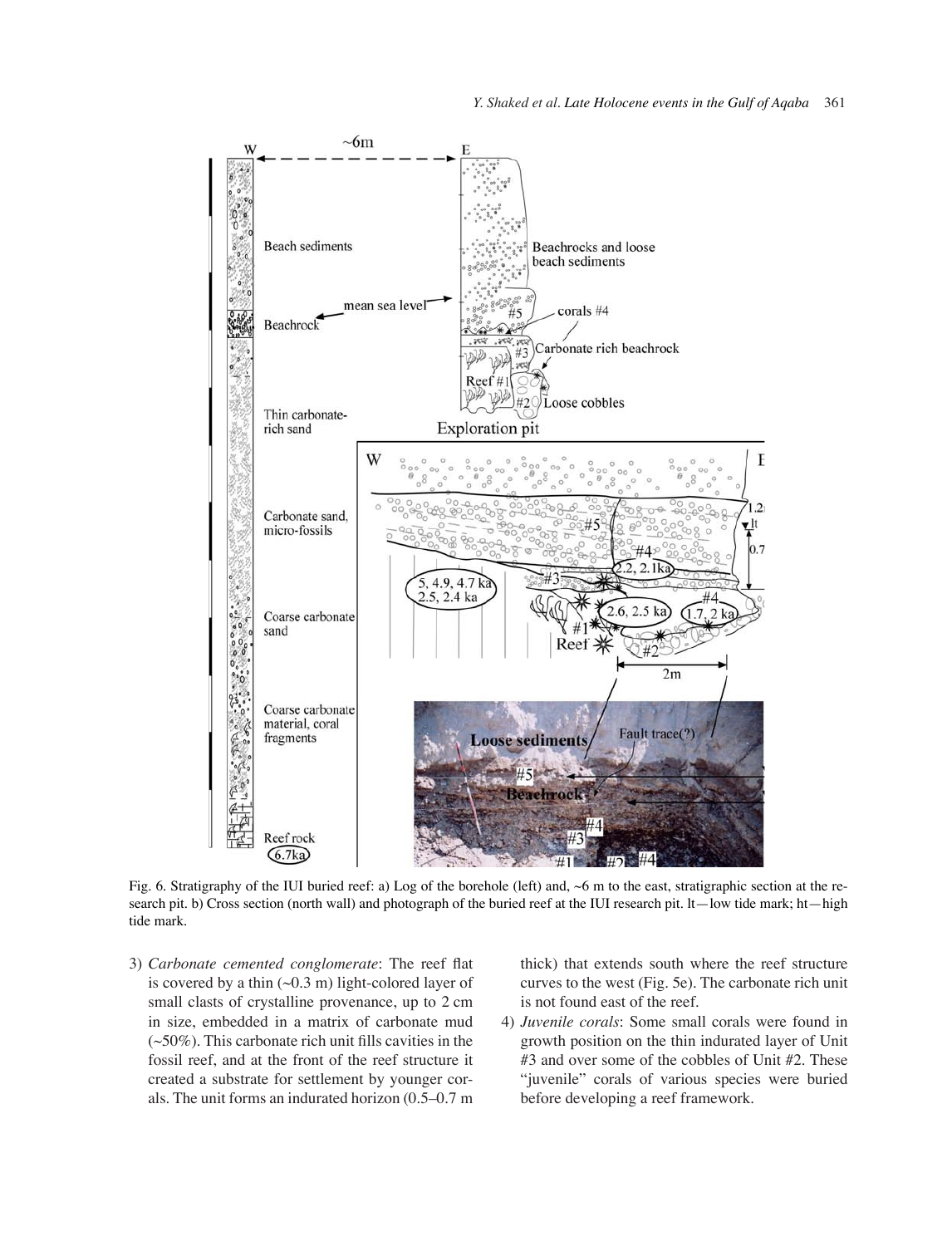#### 362 *Israel Journal of Earth Sciences Vol. 58, 2009*

5) *Cover conglomerate*: The reef complex is overlain by  $a > 4$  m thick clastic section that covers the site and rises above the present sea level. This unit comprises gently inclined clastic sets with clasts of varying size and lithologies. Most of the clasts are rounded pebbles (between 0.5 and 10 cm) of crystalline material, but limestone, chert, and marine bio-clasts are present as well. Within this unit, at the present intertidal zone  $(\sim 0.7 \text{ m})$  above the fossil reef-flat), the sediments are cemented to form an indurated beachrock layer  $\sim$ 1 m thick. These sediments differ from the cobbles of Unit #2 mainly in size, but are also smoother (i.e., "pebbly") and have a more diverse composition attesting to greater transport and reworking along the shores.

### **Corals and coral ages**

We collected a variety of corals from the buried reef (Table 1). Some of the corals could not be traced directly to their in-situ location because they were recovered during digging under the water table, whereas others were collected from their growth position after water was pumped out of the exploration pit. In spite of the small area of the pit exposure, the diversity of coral species collected is similar to the species diversity of stony corals of the modern reefs in shallow waters of the region (Loya and Slobodkin, 1971; Mergner, 1971; Shaked and Genin, 2011).

Ten corals were sampled from the different stratigraphic units at the site specifically for age determination by the 14C and U-Th methods (Table 2). Samples dated are composed of >95% pristine aragonite; secondary aragonite filling comprises less than 5% of the pore volume. The ages and elevation of the dated corals are presented in Fig. 7 and Table 2.

Two distinct age clusters appear within the buried reef, one at  $\sim$ 5 ka, and the second  $\lt$ 3 ka. The older ages were derived from large, well-preserved corals that were collected from nearby construction digs. Other corals from the same locations and all the corals from the IUI exploration pit yielded ages younger than 3 ka. A single date from the coral encountered 11 m deep in the borehole (8 m below sea level) is older than all others, 6.7 ka.

The 6.7 ka coral from the borehole constrains the relative sea level only to within several meters, but it indicates that by  $\sim$ 7 ka the sea level was at least higher than –8 m, and that the environmental conditions at the time were favorable for coral growth.

While insufficient sampling may explain the apparent clustering around  $\sim$  5 ka and < 3 ka, the pristine state

Table 1 List of the corals collected from the buried reef at the IUI pit. The corals were identified to genus level

| #  | Family          | Genus          |  |
|----|-----------------|----------------|--|
| 1  | Acroporidae     | Acropora       |  |
| 2  |                 | Montipora      |  |
| 3  |                 | Astreopora     |  |
| 4  | Caryophylliidae | Gyrosmilia     |  |
| 5  | Faviidae        | Cyphastrea     |  |
| 6  |                 | <b>Favites</b> |  |
| 7  |                 | Platygyra      |  |
| 8  |                 | Goniastrea     |  |
| 9  | Mussidae        | Lobophyllia    |  |
| 10 | Poritidae       | <b>Porites</b> |  |
| 11 | Pocilloporidae  | Seriatopora    |  |
| 12 |                 | Stylophora     |  |
| 13 | Tubiporidae     | Tubipora       |  |

of the coral skeletons (Fig. 5) suggests a sudden sediment influx event that buried  $\sim$ 5 ka corals. The corals were thus protected from later overgrowth or erosion. The youngest corals (Unit #1) underneath the clastic Unit  $#3$  are  $\sim 2.4$  ka, and the corals above it (Unit  $#4$ ) are 2.2–1.7 ka.

# **THE SEDIMENTS ABOVE THE REEF COMPLEX**

We studied the sediments overlying the buried Holocene reef complex in two shore-perpendicular trenches. The trenches revealed a cross-bedded clastic section of beach sediments containing grains of the following lithologies: Precambrian crystalline rocks, Cretaceous carbonates and cherts, and Quaternary marine fragments. The top of a continuous beachrock horizon is exposed along the bottom of the trenches. Cross cutting relations between depositional structures and the indurated beachrock layer indicate that cementation takes place within the sedimentary pile at the present intertidal zone (Cohen et al., 2000; Shaked et al., 2002). The sediments underneath the indurated layer were exposed at the IUI pit. They contain lithologies similar to the overlying sediments and to the sediments at the active beaches in the vicinity (Table 3). These are chiefly crystalline clasts (granite, gneiss, schist, and rhyolite), with fewer clasts derived from Mesozoic sedimentary rocks (carbonates, and cherts), and Quaternary marine bio-fragments. Deposition of these sediments is clearly younger than the youngest underlying corals, i.e. < 1.7 ka.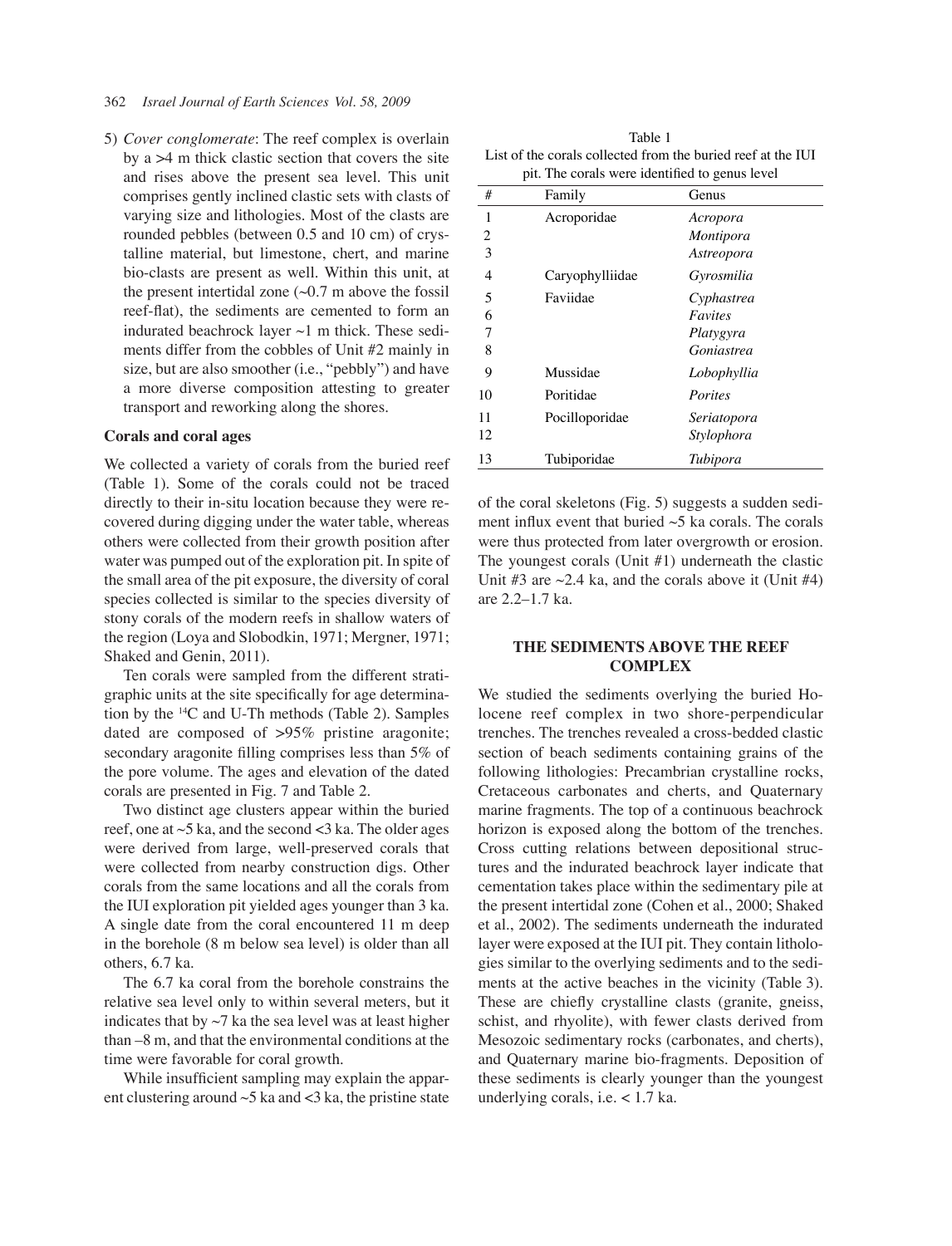| Dated coral samples from the buried reef       |                                |                                  |                                |                                  |                        |  |  |  |  |
|------------------------------------------------|--------------------------------|----------------------------------|--------------------------------|----------------------------------|------------------------|--|--|--|--|
| Stratigraphic position*                        | Sample                         | Coral genera                     | ${}^{14}C$ age<br>(BP)         | Calibrated age<br>$BP(1\sigma)$  | U-Th age               |  |  |  |  |
| Borehole, 11 m below surface                   | $KC-42$                        |                                  |                                |                                  | $6750\pm80$            |  |  |  |  |
| CP, large coral head from reef flat            | $KC-Y$<br>$KC-43a$<br>$KC-43b$ | <i>Porites</i><br>Favia<br>Favia | $4500+100$                     | $4685 \pm 125$                   | $4910+90$<br>$4990+90$ |  |  |  |  |
| EP, reef front                                 | 106a<br>106 <sub>b</sub>       | Lobophyllia<br>Lobophyllia       | $2877+100$<br>$2835+82$        | $2610+130$<br>$2530+180$         |                        |  |  |  |  |
| CP, coral heads                                | BRR-3<br>BRR-1                 | Lobophyllia<br>Favites           |                                |                                  | $2520+50$<br>$2370+50$ |  |  |  |  |
| EP, attached to older reef front               | 103<br>109                     | <i>Porites</i><br>Gyrosmilia     | $2575 \pm 100$<br>$2534+79$    | $2225+125$<br>$2150\pm160$       |                        |  |  |  |  |
| EP, attached to cobbles seaward<br>of the reef | 108<br>101                     | Favites<br>Acropora              | $2410\pm120$<br>$2120 \pm 110$ | $2035 \pm 155$<br>$1690 \pm 130$ |                        |  |  |  |  |

Table 2

\*CP—construction pit, EP—exploration pit. The exploration pit is approximately 5 m southeast of the construction pit. The borehole is approximately 2 m west of the exploration pit.



Fig. 7. Elevation versus age of coral samples from the buried reef (squares) and emerged reef outcrops  $\sim$ 2 km to the north (circles and triangles). The emerged outcrops represent the *in-situ* position of ~5 ka reefs around the Gulf of Aqaba. The length of the red arrows is the estimated down faulting of the buried reef relative to emerged Holocene reefs, and to the modern reef of Elat (gray bar). (Modified from Shaked et al., 2004).

A comparison between the lithic composition of sediments at the active beaches and at drainage outlets in this area (Figure 8, Table 3) shows that the beaches have a uniform composition with granite and gneiss clasts comprising less than 60% of the total assemblage. The local drainage basins on the other hand supply a clastic assemblage containing more than 75%

granite and gneiss that are the chief lithologies exposed near this stretch of the coast. This suggests that sediments are transported along the shore, in quantities sufficient to change the locally dominant granite and gneiss assemblage. A most likely source for the abundant marine sedimentary clasts on the beaches is Wadi Taba, south of the IUI, that has a large drainage basin with widespread Mesozoic outcrops (Figure 8).

### **DISCUSSION**

Coral reefs are biological systems that may comprise three regimes that can be distinguished by their sedimentary footprint: 1) lagoon/backreef regime characterized by thin, mostly carbonate, sediments and sporadic patches of corals and reef-rock; 2) a reef structure of hard carbonate rock, where the main frame-builders are hermatipic corals; 3) fore-reef slope comprising mostly corals and coral rubble. Each of these components can have a significant up to kmscale spatial presence, depending on local conditions. At the northern tip of GEA, close to Elat, shallow reef structures are quite limited in size due to the narrow and steep margins and young initiation age (Shaked et al., 2005). These structures, especially where poorly developed, have irregular borders, and facies changes can occur in every direction over short meter-scale distances. In keeping with this character of reef complexes and the limited exposures of Holocene reefs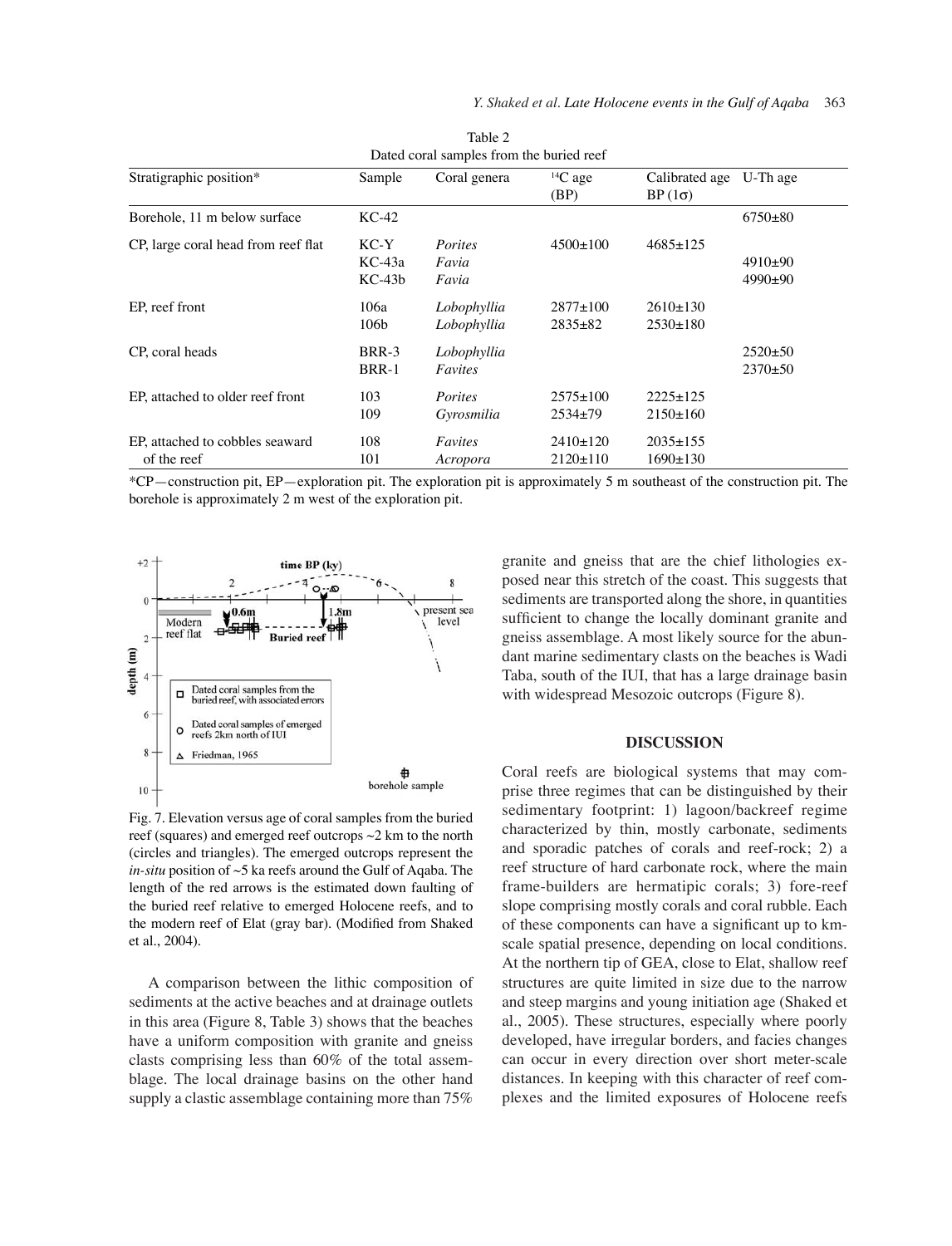Table 3 Relative abundance of pebble lithologies on active beaches and adjacent drainage basins. See Fig. 8 for locations and diagrams

| Lithology          |             | Active beaches |             |      |                  | Drainage basins |              |              |              |              |                |                |             |                |             |                 |  |
|--------------------|-------------|----------------|-------------|------|------------------|-----------------|--------------|--------------|--------------|--------------|----------------|----------------|-------------|----------------|-------------|-----------------|--|
|                    |             | Princess       |             | IUI  | Snuba            |                 |              | IUI          |              | Orchidea     |                | Gariinit       |             | Aquasport      |             | Nahal<br>Shlomo |  |
|                    | $\mathbf n$ | $\%$           | $\mathbf n$ | $\%$ | $\mathbf n$      | $\%$            | $\mathbf n$  | $\%$         | $\mathbf n$  | $\%$         | $\mathbf n$    | $\%$           | $\mathbf n$ | $\%$           | $\mathbf n$ | $\%$            |  |
| Granite            | 45          | 40             | 68          | 39   | 11               | 11              | 82           | 68           | 63           | 56           | 51             | 43             | 45          | 38             | 37          | 30              |  |
| Gneiss             | 11          | 10             | 25          | 15   | 78               | 74              | 38           | 31           | 28           | 25           | 48             | 41             | 46          | 39             | 10          | 8               |  |
| Rhyolite           | 20          | 18             | 23          | 13   | 9                | 9               | $\mathbf{0}$ | $\mathbf{0}$ | 7            | 6            | 11             | 9              | 6           | 5              | 28          | 23              |  |
| <b>Basalt</b>      | 13          | 11             | 24          | 14   |                  |                 | $\mathbf{0}$ | $\theta$     | 5            | 5            | $\overline{2}$ | 2              | 9           | 8              | 11          | 9               |  |
| Limestone 18       |             | 16             | 11          | 6    | $\boldsymbol{0}$ | $\Omega$        | $\mathbf{0}$ | $\theta$     | $\theta$     | $\Omega$     | $\theta$       | $\mathbf{0}$   | 9           | 8              | 28          | 23              |  |
| Other<br>sediments | 6           | 5              | 15          | 9    | $\theta$         | $\Omega$        | $\mathbf{0}$ | $\theta$     | $\mathbf{0}$ | $\mathbf{0}$ | $\overline{2}$ | $\overline{2}$ | 3           | $\overline{2}$ | 1           | $\mathbf{1}$    |  |
| Other              | $\Omega$    | $\Omega$       | 7           | 4    | 5                | 5               |              | 1            | 9            | 8            | 4              | 3              | $\Omega$    | $\Omega$       | 8           | 6               |  |
| Total              | 113         | 100            | 173         | 100  | 104              | 100             | 121          | 100          | 112          | 100          | 118            | 100            | 118         | 100            | 123         | 100             |  |



Fig. 8. a) Simplified geological map of the northwestern coast of the Gulf of Aqaba, after Garfunkel et al., 2000. b) Outline of the shoreline at the IUI with basins draining directly to the shore. Pie-diagrams show the relative abundances of pebble lithologies at drainage outlets and on beaches. Dashed arrows mark direction of transport indicated along the shore from south (where Cretaceous sediments drain through Wadi Taba) to north, and deposition on the north-facing slope of the IUI.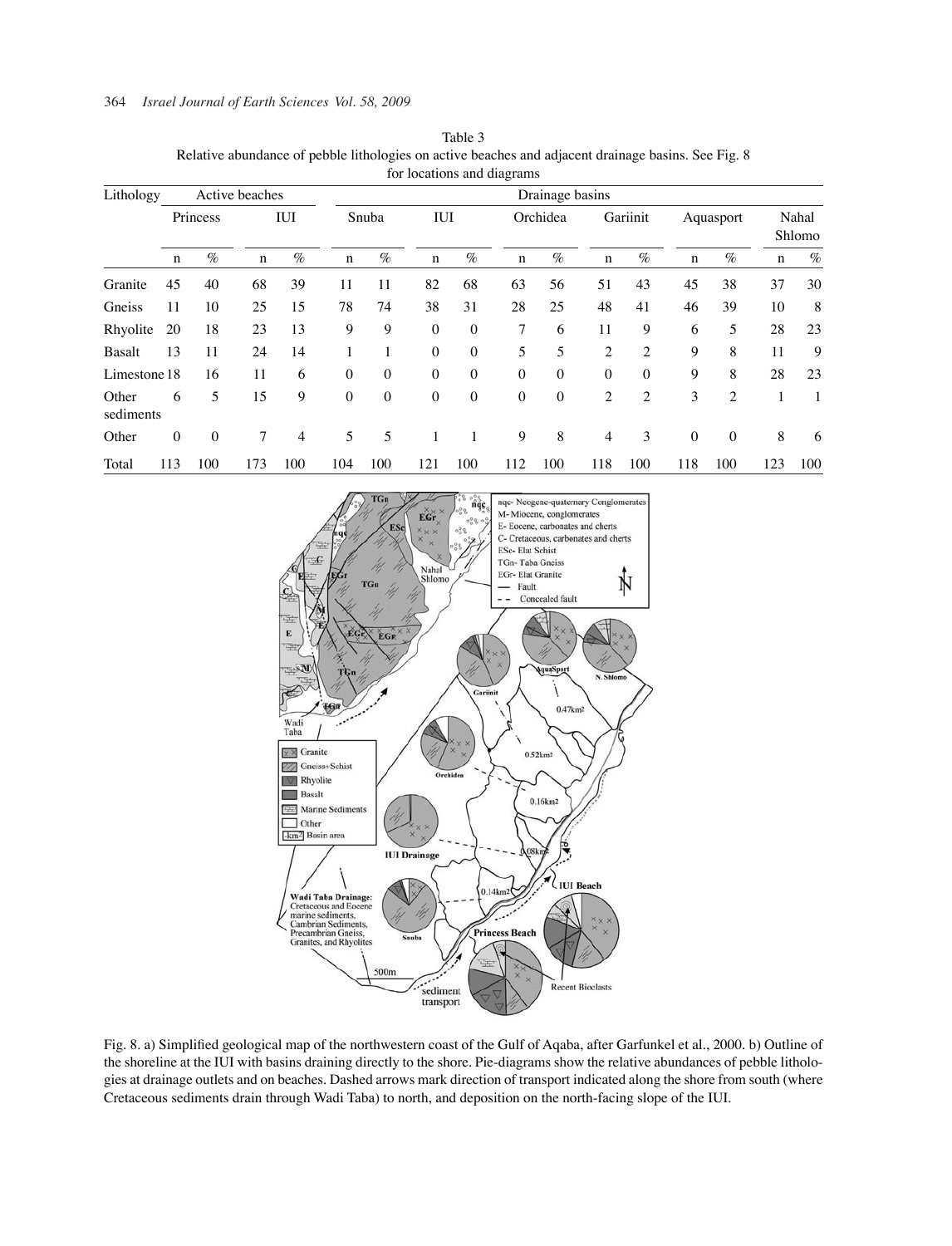at Elat, a history of events can nevertheless be constructed from the available data. A number of events and coastal processes that eventually shape the coast at the study site are indicated by the interrelations of corals and sediments revealed by excavation of the buried Holocene reef at the IUI (Fig. 9). These events and the geological evolution implied for the site are discussed below:

- Coral reefs along the modern shores of Elat began to settle on the sea floor at shallow depths at least 7 ka, and gradually reef flats were formed according to the prevailing sea level. The shoreline at the IUI was at the time some 100 m west of its present position. Our indicator for this phase is the coral found at a depth of 8 m in the borehole west of the buried reef. The coral is overlain by lagoon sediments and it seems that it was never part of a reef structure. This coral may represent a first-settler or part of a lagoon-back reef system that is coupled with the buried reef revealed by our excavation pit. Reefs and sediments began to accumulate ever since sea level inundated this site. Although we cannot rule out a fault separating the reef from the coral, we have no indication that such a fault exists, and the field relations are well explained without one.
- At  $~4.7$  ka an influx of clastic sediments covers the IUI reef, preserving its corals in pristine condition. This event was perhaps triggered by down-faulting at the site, since the reef-flat of this unit is lower than its coeval counterparts at other locations along the gulf. This reef could have been separated from the shore by a narrow and shallow lagoon (as is indicated by the thin sediments found at the borehole just west of the pit) that would have limited the amount of sediments brought to the site. The covering sediments are most likely derived from the adjacent shore/beach and thus reflect the composition of the nearby crystalline hills—but are not derived directly from them.
- Corals resettled at the site and a younger reef flat was formed ~3 ka. At 2.4 ka, growth was once more interrupted by an influx of sediments that compose Unit #3 exposed at the exploration pit. This event may also be related to down-faulting at the site: the buried  $\langle 3 \rangle$  ka reef flat is 0.6 m lower than the level of the modern reef flats, while sea level at this time is virtually similar to modern. Low wave energy and overall uniform conditions along this stretch of the coast make the reef flats in this region useful level-markers. Considering the time it takes to form

a reef flat—on the order of thousands of years—and the fact that limiting factors on table elevation (such as tidal range and storms) are similar at this part of the gulf, it is likely, although not beyond all doubt, that a measurable elevation difference between adjacent reef flats has an underlying tectonic cause. Unit #2 at the pit may also be associated with the same event.

- A short phase of coral resettlement follows; small corals (Unit #4) overgrow clastic units #2 and #3. Coral resettlement in this phase was apparently short and may have occurred under conditions of continuous sediment influx, as all corals are small and a reef framework was not formed.
- Sediments bury the site completely, preserving the corals of Unit #4. Large quantities of beach sediments are continuously transported to the site along the shore. The shoreline migrates  $\sim$ 100 m seaward and an indurated beachrock horizon forms within the beach sediments. While this could represent a drop in sea level, such a change is not recognized elsewhere at this period. It is more likely that alongshore transport reshapes this part of the shoreline following changes to its geometry.

# **Sea level**

Fossil Holocene coral reefs 6–4.5 kyr old are abundant around the gulf, 1.2 m higher than the elevation of the modern living reef flats (the latter lying  $\sim 0.6$  m below mean present sea level), indicating a sea level drop by that amount (Shaked et al., 2004). This sea level pattern provides the framework for interpretation of the data from the buried reef. When sea level dropped, the now-emerged Holocene reefs were eroded and at many locations covered by clastic sediments that pushed the shoreline seaward (to the southeast). The emerged reefs died, but at some locations the reef continued to grow seaward according to the new sea level (Gvirtzman et al., 1992). The buried reef at the IUI does not display marks of erosion, indicating that it was never exposed above the sea level.

### **Tectonics**

Downward displacement of at least 0.6 m occurred at the IUI site sometime later than 2.4 ka (the youngest age of the buried reef flat). This may have triggered influx of sediments forming Unit #3, and if so it is bounded by the corals of Unit #4, to be older than 2.2 ka. Since the corals of Unit #4 do not accurately constrain sea level, this event may also be younger than 2.2 ka, but that would call for a different explanation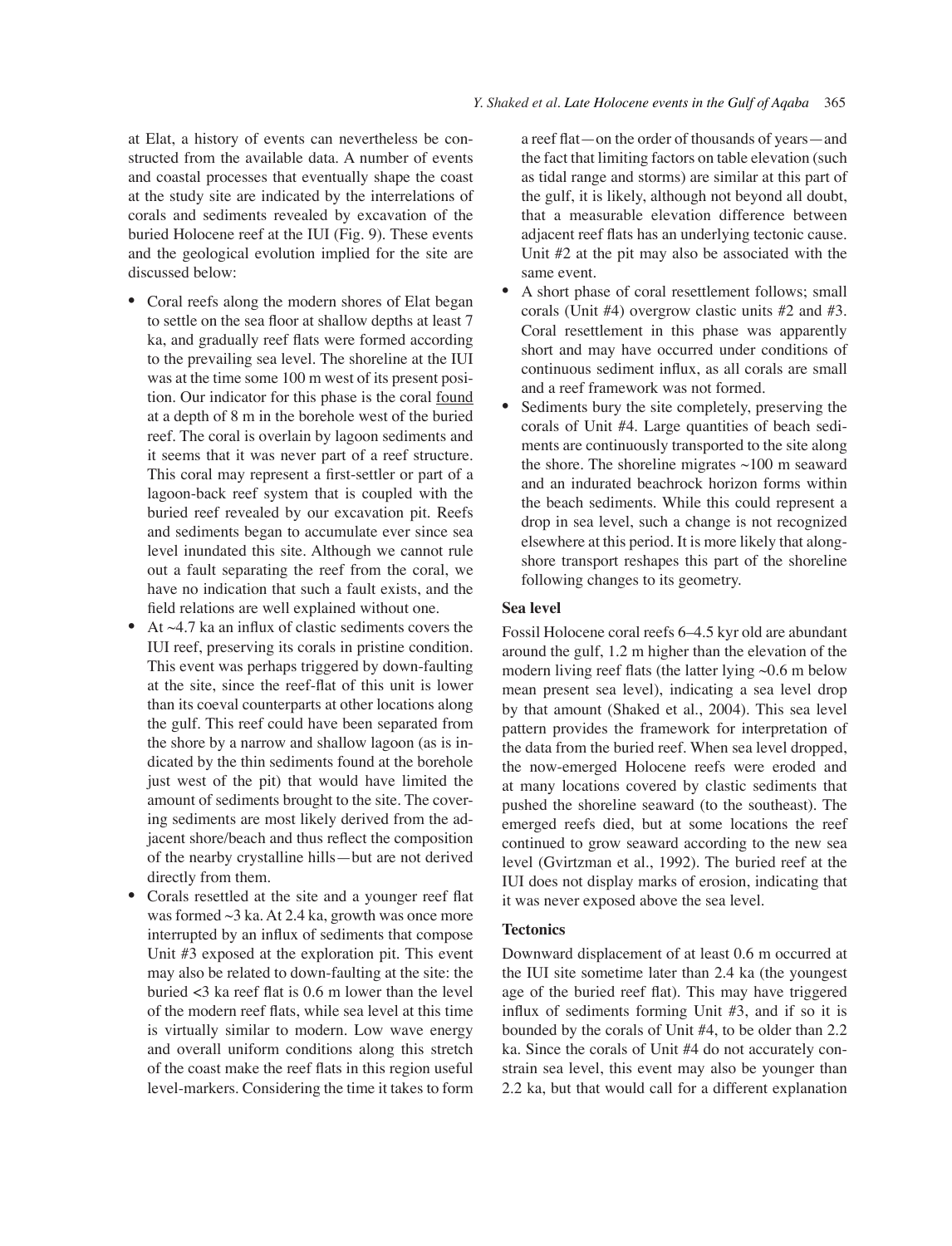

Fig. 9. Illustration (not to scale) of reconstructed events at the IUI buried reef site. Boxes at present-day section denote the stratigraphy found at construction pits and the exploration pit. The dashed box of the borehole stratigraphy is projected onto the section and only shows the older reef beneath lagoon sediments.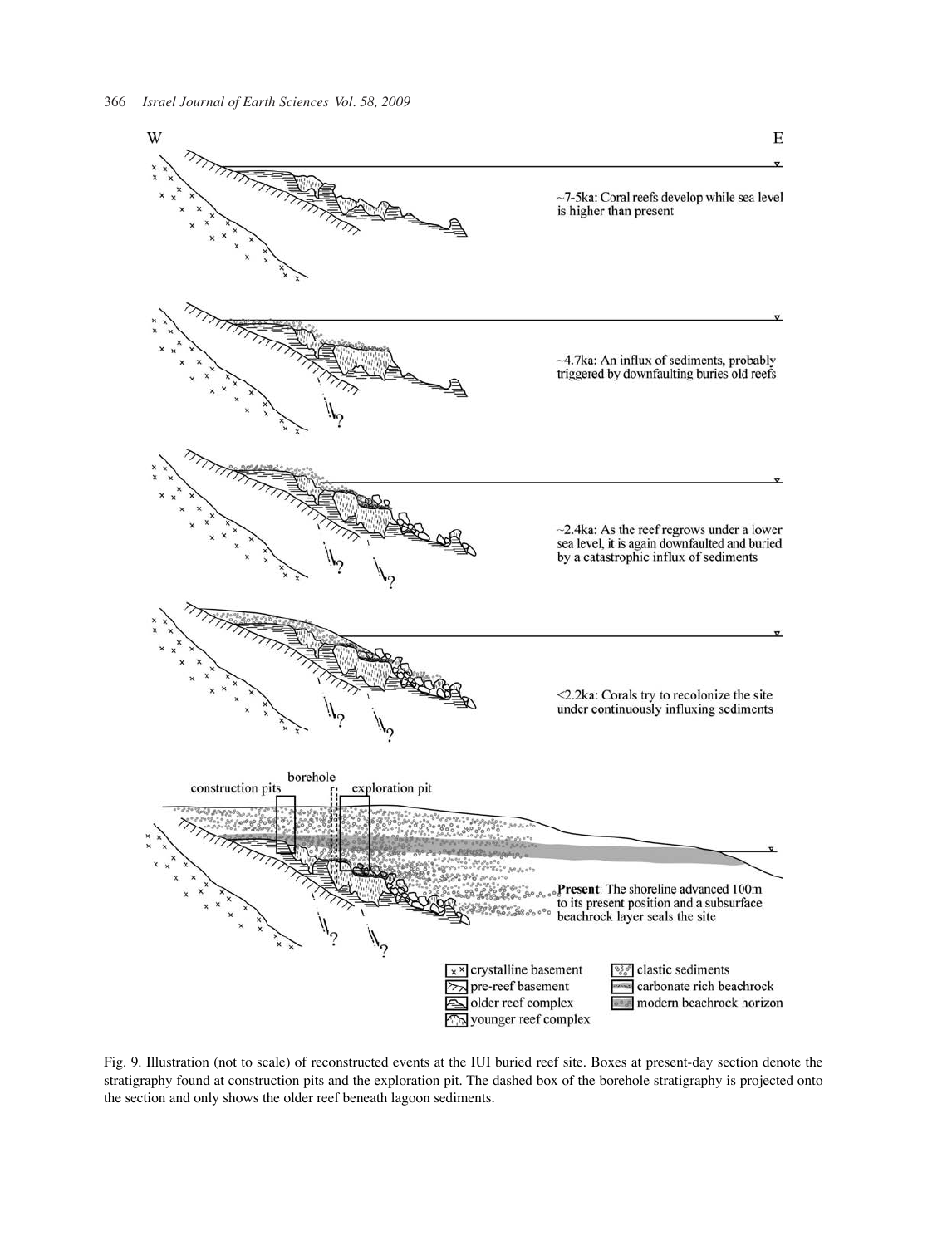for the sedimentary influx, and an alternative explanation is not apparent. In any case, down-faulting must have predated the development of the beachrock horizon within the covering sediments, since that horizon is continuous over the site.

An earlier down-faulting event may have displaced the 5 ka reef from the elevation of 1.2 m above present sea level. Unfortunately, data regarding the accurate elevation of 5 ka reef structure at the IUI site are insufficient, and further excavations might shed light on this stage. Lagoonal sediments overlying a 6.7 ka coral found in boreholes west of the exploration pit indicate the presence of reefs at the site at that time. The discontinuous character of the reefs at this site, which was colonized by corals since  $\sim$ 7 ka, suggests repeated events that hinder the development of a mature reef (Shaked et al., 2005).

Closely spaced active marginal faults with varying vertical displacements are recognized on land north of the IUI (Garfunkel, 1970; Amit et al., 2002). These compose the western rift margin immediately north of the GEA. We suggest a similar distribution of shallow faults along the northwestern coast of the GEA, some of which are found off shore (Ben-Avraham and Tibor, 1993; Makovsky et al., 2008) and some that affect the sedimentary coastal terrace at the IUI.

### **Covering sediments**

Instantaneous burial of the corals at this site is likely related to down-faulting of the margin. Sediments must have fluxed in abruptly while the corals were still living, perhaps backwashed from land to fill the topography created by down-faulting. Sediments deposited in these events were sufficient to bury and seal the down-faulted site from subsequent erosion. Following these events the shoreline advanced seaward by a hundred meters, creating the IUI coastal terrace, probably through long-shore transport as a new coastal equilibrium is created. It is unlikely that the present fluvial system draining to the shore of the IUI can produce such quantities of sediments over a short period of time. Comparison of lithologies found at the IUI beach with those of adjacent beaches and adjacent catchment basins leads to two conclusions (Fig. 8):

- 1) The lithic composition of adjacent drainage systems excludes fluvial transport from being the major source of sediments composing the IUI beach terrace.
- 2) The bulk of the sediments were apparently trans-

ported to the IUI beach along the shore, most probably during high-energy southern storm events. Prevailing northern waves or currents at the northwestern GEA are not strong enough to transport pebble-size clasts due to the short fetch; by contrast, severe southern storms that occur several times a decade are observed to transport large quantities of sediments. The Wadi Taba outlet (Fig. 8), 2 km south of the IUI, is a likely source for the sediments found at the IUI beach. The underwater morphology of the IUI, the depositional structures within the IUI coastal sediments, and the morphology of the coast support these conclusions.

Cementation of the sediments into an indurated beachrock horizon at the intertidal elevation commenced following deposition of the sediments at the IUI.

# **The IUI shoreline**

Shoreline structure is determined by the dynamics of buildup and destruction processes controlled by the local conditions of sediment supply, sediment transport (winds, currents, and fluvial systems) and cementation, tectonics, and sea level changes. Abrupt tectonic perturbations near the shoreline may result in redistribution of sediments along the coast. The rapid advance of the IUI shoreline in the past two thousand years seems to have been triggered by earthquakes: while down-faulting west of the reef perhaps pushed the shoreline briefly to the west, subsequent—and perhaps immediate—sediment transport piled beach sediments over the down-faulted reef table.

### **CONCLUSIONS**

Reef stratigraphy and direct sampling of in-situ corals from a buried reef on the northwestern shore of the Gulf of Elat-Aqaba reveal a complex tectonic and sedimentary history. Perfectly preserved fossil corals and coral structures have prompted a careful elevation survey for comparison with the adjacent modern reef flat and fossil emerged reefs. Considered together, coral ages and levels indicate down-faulting and related coral burial at the site. At least two such events appear to have occurred in the past 5,000 years, displacing the site vertically a total of 1.8 m. Following the last event,  $\sim$ 2.3 ka, redistribution of beach sediments along the coast pushed the shoreline at the IUI approximately 100 m seaward.